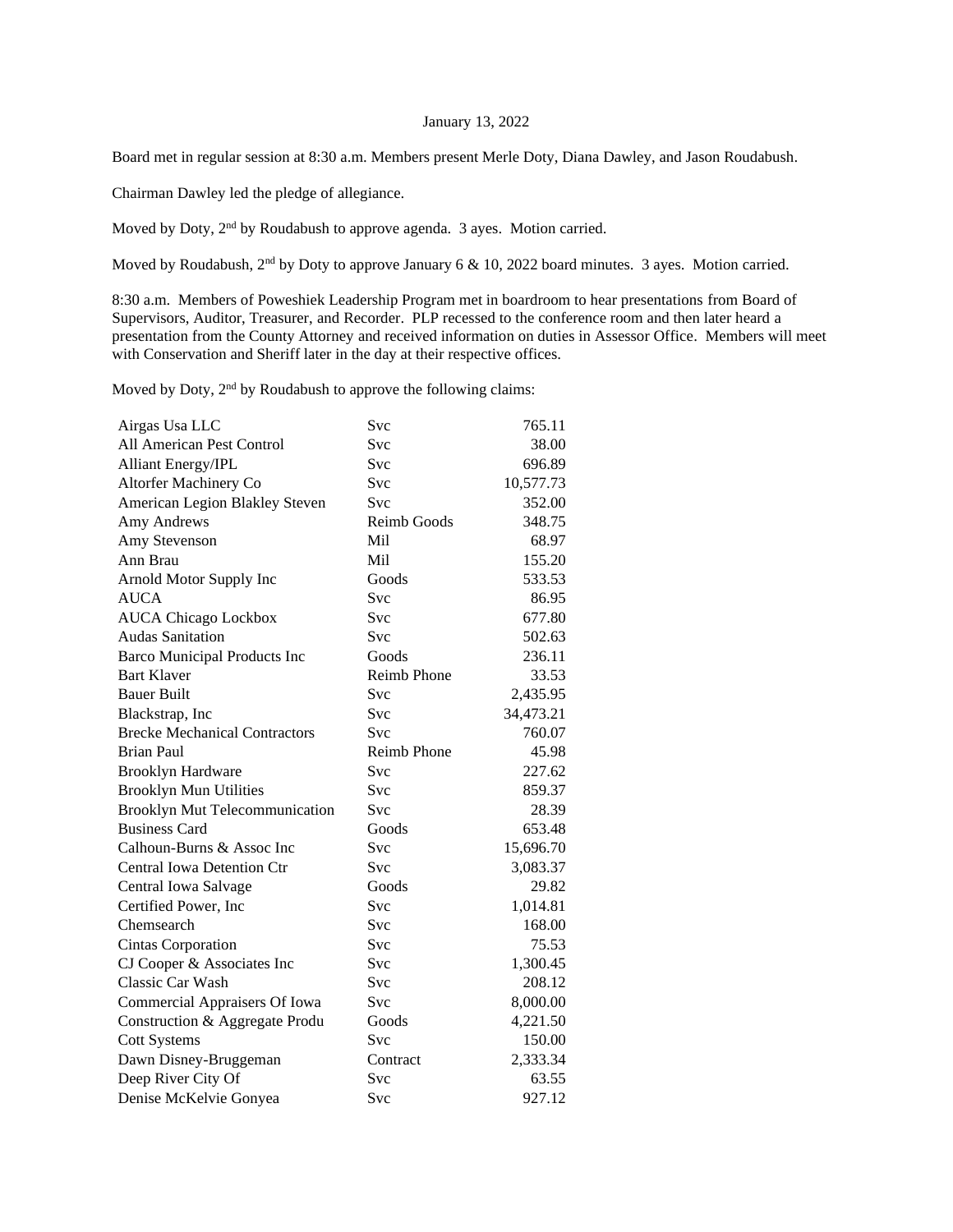| Des Moines Register                 | Svc                 | 401.62     |
|-------------------------------------|---------------------|------------|
| Des Moines Stamp Mfg Co             | Goods               | 108.15     |
| Douds Stone LLC                     | Goods               | 246.84     |
| Ecolab                              | Svc                 | 1,325.49   |
| Edison Lighting Supply & Dist LLC   | Goods               | 2,056.32   |
| Electrical Engineering & Equip      | Svc                 | 1,264.61   |
| Erick Calderwood                    | Mil                 | 271.60     |
| Eugene Long                         | Mil                 | 85.36      |
| <b>Fastenal Company</b>             | Goods               | 3,070.49   |
| Forbes Office Equip Inc             | Goods               | 232.09     |
| Force America Dist LLC              | Goods               | 912.02     |
| Galls Inc                           | Svc                 | 112.46     |
| Galyn Nook                          | Reimb Phone         | 69.82      |
| Gordon Flesch Company Inc           | Goods               | 125.00     |
| Grinnell City Of                    | Svc                 | 117.50     |
| <b>Grinnell Firestone Store</b>     | Svc                 | 2,043.50   |
| Grinnell Herald Register            | <b>Svc</b>          | 244.21     |
| <b>Grinnell Implement Store</b>     | Goods               | 283.24     |
| Halls Feed & Seed                   | Goods               | 210.90     |
| Henderson Products Inc.             | Goods               | 2,129.93   |
| Hickenbottom Inc                    | Goods               | 181.81     |
| <b>Hometown Hardware</b>            | Goods               | 563.01     |
| <b>Hotsy Cleaning Systems</b>       | Svc                 | 432.60     |
| Housby Mack Inc                     | Goods               | 1,408.10   |
| <b>ICAP</b>                         | Svc                 | 128,605.98 |
| <b>IMWCA</b>                        | Svc                 | 7,843.00   |
| Infomax                             | Svc                 | 3,763.68   |
| <b>Inland Truck Parts Co</b>        | Goods               | 34.54      |
| Institute Of Iowa                   | Svc                 | 200.00     |
| Iowa Dept Of Transportation         | Goods               | 92.00      |
| Iowa Division Of Labor Service      | Svc                 | 40.00      |
| <b>Iowa State Assessors Assoc</b>   | <b>Svc</b>          | 1,005.00   |
| <b>Iowa Weed Commissioners Conf</b> | <b>Svc</b>          | 180.00     |
| IP Pathways                         | Svc                 | 786.64     |
| Irene McCulla                       | <b>Well Closure</b> | 156.50     |
| James C Cranston                    | Goods               | 95.75      |
| Jason Meyer                         | Well Closure        | 500.00     |
| John Deere Financial                | Goods               | 1,191.15   |
| Karl Chevrolet                      | Svc                 | 372.07     |
| Kay Latcham                         | Mil                 | 22.50      |
| Keltek Inc                          | Svc                 | 1,148.54   |
| <b>Kenneth Desrochers</b>           | <b>Reimb Class</b>  | 170.00     |
| Key Cooperative                     | Svc                 | 1,288.10   |
| Lacaeyse Lawn Care & Snow Rem       | Svc                 | 300.00     |
| Larry Vanersvelde                   | Mil                 | 232.80     |
| Lawson Products, Inc                | Goods               | 105.23     |
| Liftoff LLC                         | Svc                 | 2,880.00   |
| Lowry Electric                      | Svc                 | 1,579.65   |
| Lowry Equipment Inc                 | Goods               | 116.78     |
| Mahaska Communication Group         | Svc                 | 212.04     |
| <b>Mainstay Systems</b>             | Svc                 | 237.00     |
| Manatts Inc                         | Svc                 | 6,574.05   |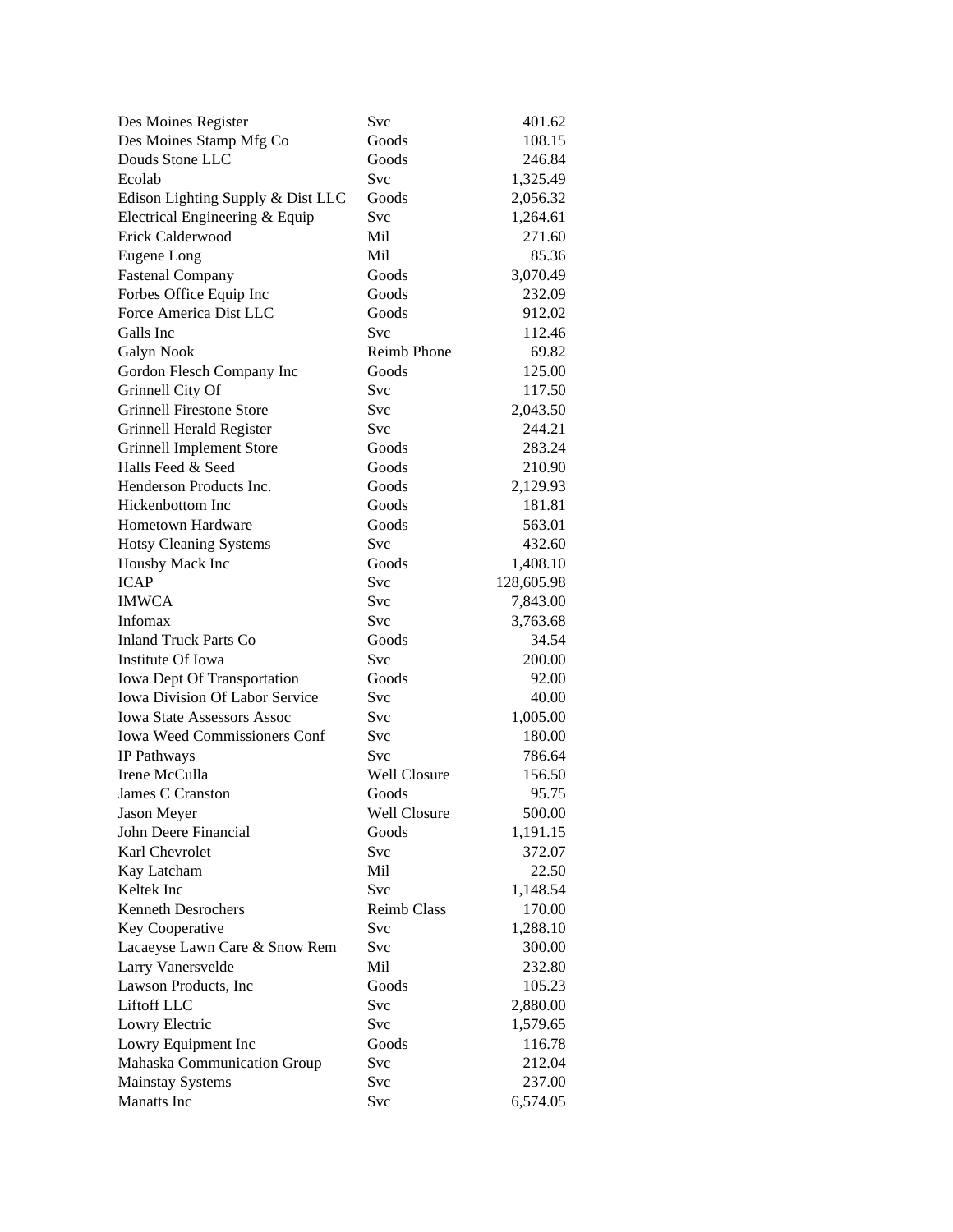| <b>Martin Marietta Materials</b>               | Goods        | 21,437.06          |
|------------------------------------------------|--------------|--------------------|
| Matt Parrott/Storey Kenworthy                  | Goods        | 421.97             |
| McGriff Farm & Home                            | Goods        | 30.48              |
| <b>McKesson Medical Surgical</b>               | Goods        | 486.72             |
| Mid American Energy                            | Svc          | 2,667.41           |
| Midwest Office Technology Inc                  | Svc          | 771.74             |
| Midwest Underground                            | Svc          | 836.70             |
| Midwest Wheel Companies                        | Goods        | 298.80             |
| Montezuma Municipal Utilities                  | Svc          | 7,645.12           |
| Montezuma State Bank                           | Svc          | 26.80              |
| Montezuma Super Valu                           | Goods        | 24.32              |
| Morrison Enterprises Inc                       | Goods        | 93.00              |
| Napa Auto Parts                                | Goods        | 1,861.23           |
| New Century F.S. Inc                           | Svc          | 3,317.59           |
| <b>Novus Glass</b>                             | Goods        | 433.37             |
| <b>Ohalloran International Inc</b>             | Goods        | 177.57             |
| Pauls Ace Hardware Inc                         | Goods        | 679.99             |
| Pow Co Employee Health Plan Tr                 | Svc          | 6,673.41           |
| Poweshiek County Auditor                       | Svc          | 600.00             |
| Poweshiek County EMA                           | Approp       | 22,857.50          |
| Poweshiek County Sheriff                       | Svc          | 59.64              |
| Premier Office Equip/RK Dixon                  | Svc          | 126.58             |
| <b>Quill Corporation</b>                       | Goods        | 60.56              |
| Ramsey-Weeks Inc                               | Svc          | 130,792.02         |
| <b>Richard Geiger</b>                          | Mil          | 106.70             |
| <b>Rick Warden</b>                             | Goods        | 65.60              |
|                                                | Reimb Mil    |                    |
|                                                |              |                    |
| Robert Wilhelm                                 |              | 94.07              |
|                                                | Phone<br>Svc |                    |
| S & S Appliance                                |              | 92.00              |
| <b>SCG Consulting Services</b>                 | Svc          | 2,500.00           |
| Schumacher Elevator Co                         | Svc          | 298.71             |
| <b>SCISWA</b>                                  | Goods        | 400.60             |
| Sinclair Napa                                  | Goods        | 2,009.30           |
| Smith Funeral Home                             | Svc          | 645.00             |
| Stellar Industrial Inc                         | Goods        | 236.02             |
| <b>Steve Link Ford</b>                         | Svc          | 486.28             |
| Susan J Sieren                                 | Svc          | 146.25             |
| <b>Swanson Services Corp</b>                   | Goods        | 36.79              |
| Tama County Highway Dept                       | Svc          | 25,056.84          |
| Taylor Auto Body, Inc                          | Svc          | 241.50             |
| The Depot Express                              | Svc          | 1,956.79           |
| The Record                                     | Svc          | 698.32             |
| Tifco Industries, Inc.                         | Goods        | 1,595.14           |
| <b>Total Choice Shipping</b>                   | Goods        | 22.95              |
| <b>United States Cellular</b>                  | Svc          | 391.21             |
| <b>US Bank Equipment Finance</b>               | Svc          | 999.31             |
| Verizon                                        | Svc          | 360.13             |
| Verizon Connect Nwf Inc                        | Svc          | 1,262.82           |
| Victor Oil, Inc.                               | Goods        | 19,687.56          |
| <b>Victory Auto Glass</b>                      | Goods        | 40.00              |
| Watson And Ryan PLC<br>Wendling Quarries, Inc. | Svc<br>Goods | 848.33<br>1,558.38 |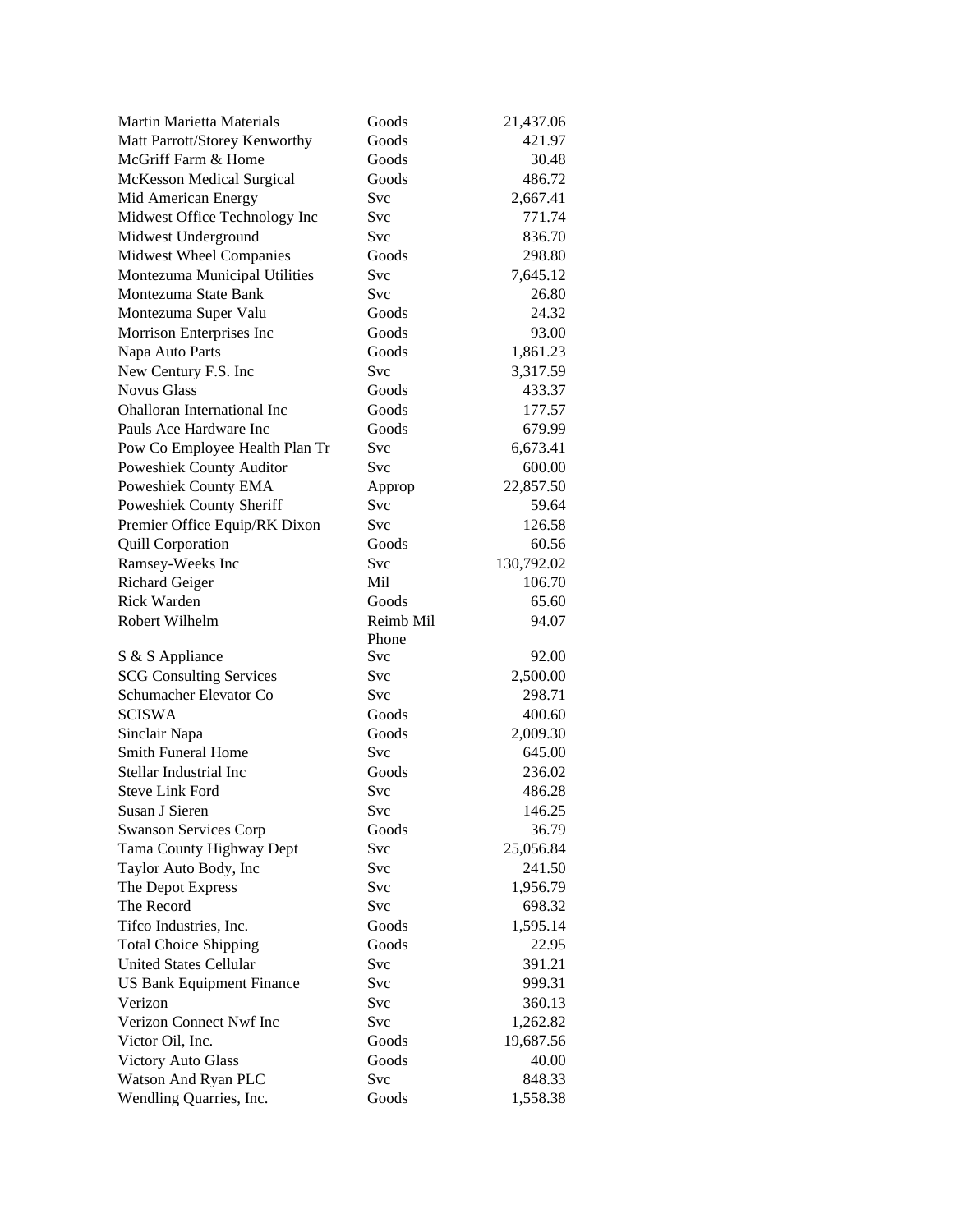| West Payment Center     | <b>Svc</b> | 343.41   |
|-------------------------|------------|----------|
| Wex Bank                | Svc        | 3.398.49 |
| Windstream              | Svc        | 2,235.85 |
| Winegarden Hardware Inc | <b>Svc</b> | 3,000.00 |
| Ziegler Inc             | Goods      | 4.751.62 |

3 ayes. Motion carried.

Board received Clerk of Court report of fees collected for month December 2021.

10:12 a.m. Moved by Doty, 2nd by Roudabush to adjourn. 3 ayes. Motion carried.

\_\_\_\_\_\_\_\_\_\_\_\_\_\_\_\_\_\_\_\_\_\_\_\_\_\_\_\_\_\_\_\_\_\_\_ \_\_\_\_\_\_\_\_\_\_\_\_\_\_\_\_\_\_\_\_\_\_\_\_\_\_\_

Melissa Eilander, Poweshiek County Auditor Diana Dawley, Chairman

January 17, 2022

Board met in regular session at 8:30 a.m. Members present Merle Doty, Diana Dawley, and Jason Roudabush.

Chairman Dawley led the pledge of allegiance.

Moved by Roudabush, 2<sup>nd</sup> by Doty to approve agenda. 3 ayes. Motion carried.

8:30 a.m. J.D. Griffith, Sanitarian/Zoning met with board for monthly meeting and to present FY23 budget. JD stated that Colleen VanDyke's term was up on the Zoning – Board of Adjustment. Colleen has agreed to serve another term and JD recommended to re-appoint her. Moved by Doty, 2nd by Roudabush to re-appoint Colleen VanDyke to Zoning – Board of Adjustment for a 5-year term. 3 ayes. Motion carried.

8:52 a.m. Louise VanErsvelde joined the meeting.

8:57 a.m. Jeff Tindle joined the meeting.

9:00 a.m. J.D. Griffith, Zoning Administrator met with board for public meeting.

## BOARD OF SUPERVISORS/ZONING PUBLIC HEARING MINUTES

The Poweshiek County Board of Supervisors met Monday January 17<sup>th</sup> 2022 at 9:00 AM in the Boardroom of the Poweshiek County Courthouse. The meeting was recorded and on file in the office of the Poweshiek County Zoning Administrator.

Roll Call: Supervisors – Chairperson Merle Doty, Jason Roudabush and Diana Dawley, Auditor - Missy Eilander, Zoning Administrator J.D. Griffith, Jeff Tindle, Louise VanErsvelde, Joe Hermes, Todd and Angie Ahrens.

At 9:00 AM Merle made a motion to open Public Hearing, Jason second, all in favor, motion carried.

J.D. Griffith stated the Zoning Commission met on January 11th 2022. The Zoning Commission voted 7-0 in favor of recommending approval. J.D. stated this meeting was tabled on November  $16<sup>th</sup> 2021$  to allow Todd to prepare some covenants. The Zoning Commission felt the covenants were very well written and covered everything. Diana asked about the covenants. J.D. gave a brief summary of the covenants and then Todd spoke about specifics in the covenants.

Todd spoke about marrying the properties together.